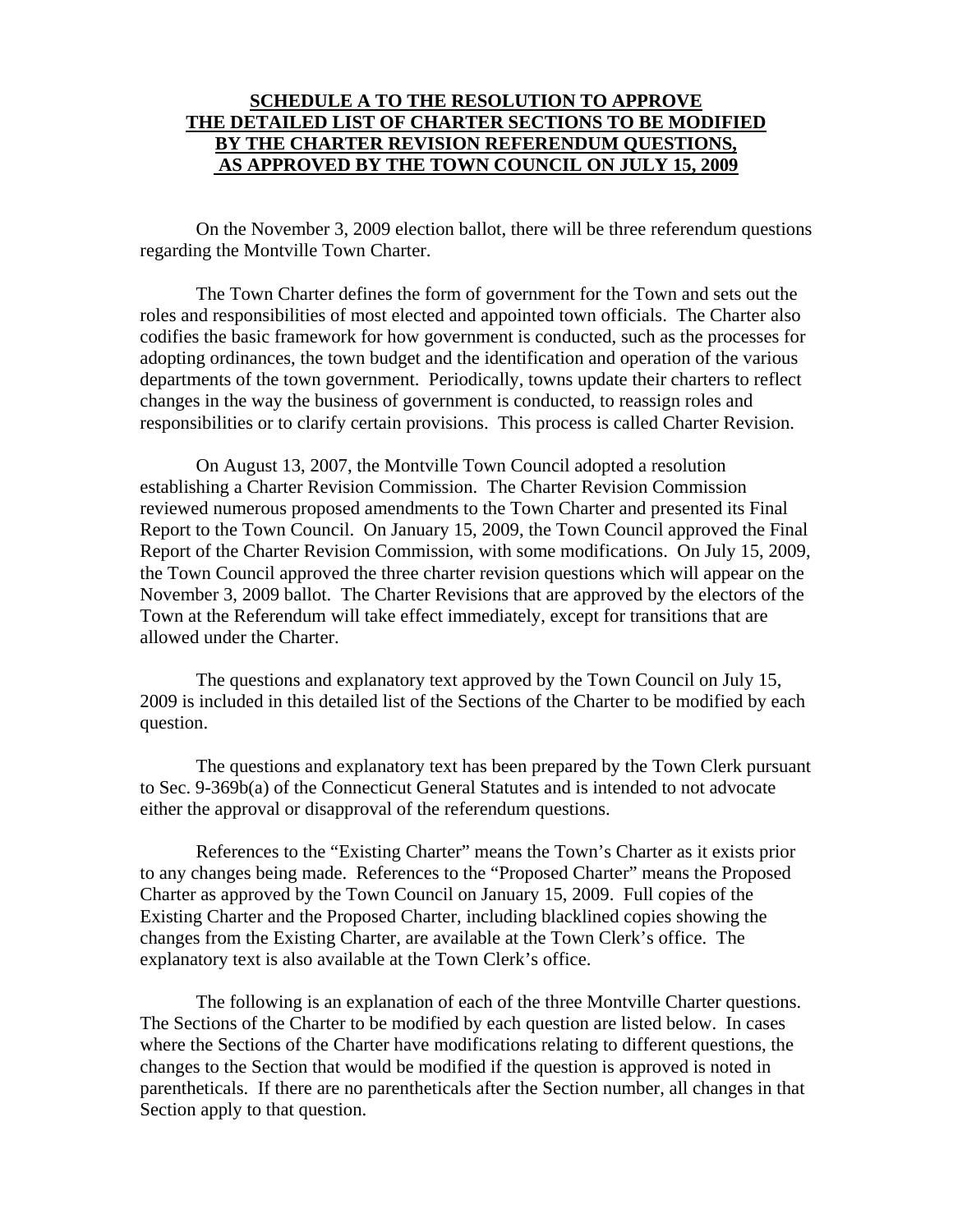## **QUESTION 1**

Shall the Town Charter be amended to create the appointed position of Town Manager, remove the elected position of Mayor and make related changes to the powers and duties of the Town Council, including creating a new position of a Mayor that is a member of the Town Council?

## **OVERVIEW**

**Question 1** presents for approval to the voters of the Town of Montville a proposal which will provide for the position of Town Manager, who will assume most of the administrative functions of the Town that are currently overseen by the Mayor. The Town Manager would be appointed by and be responsible to the Town Council, which could also remove the Town Manager by a two-thirds vote. The Town Manager will not have a veto over actions of the Town Council as the Mayor presently has. The new position of Mayor would be the chairperson of the Town Council, the ceremonial head of the Town, and the Chairperson of the Economic Development Commission. The new position of Mayor would be elected separately for a two-year term and six Councilors at large would also be elected for two-year terms. The political party of the elected Mayor would be counted in determining minority representation on the Town Council.

Many sections of the Charter would be changed to replace the word "Mayor" with "Town Manager."

If Question 1 is not approved by the voters and Question 3 is approved by the voters, then the references to Town Manager or Manager will remain or mean the Mayor.

### **CHARTER SECTIONS AFFFECTED BY QUESTION 1**

### PROPOSED CHARTER

#### **C102 Rights and Obligations**

#### **C203 Elective Officers**

(replace "a Mayor and a Town Council consisting of seven members" with "a Town Council consisting of six councilors and a Mayor")

Letter A

### **C204 Minority Representation**

Letter B (add "The office of Mayor shall be determined first, and the political party of the elected Mayor shall be counted in determining minority representation of the Town Council.")

#### **C208 Vacancies**

**C301 Composition**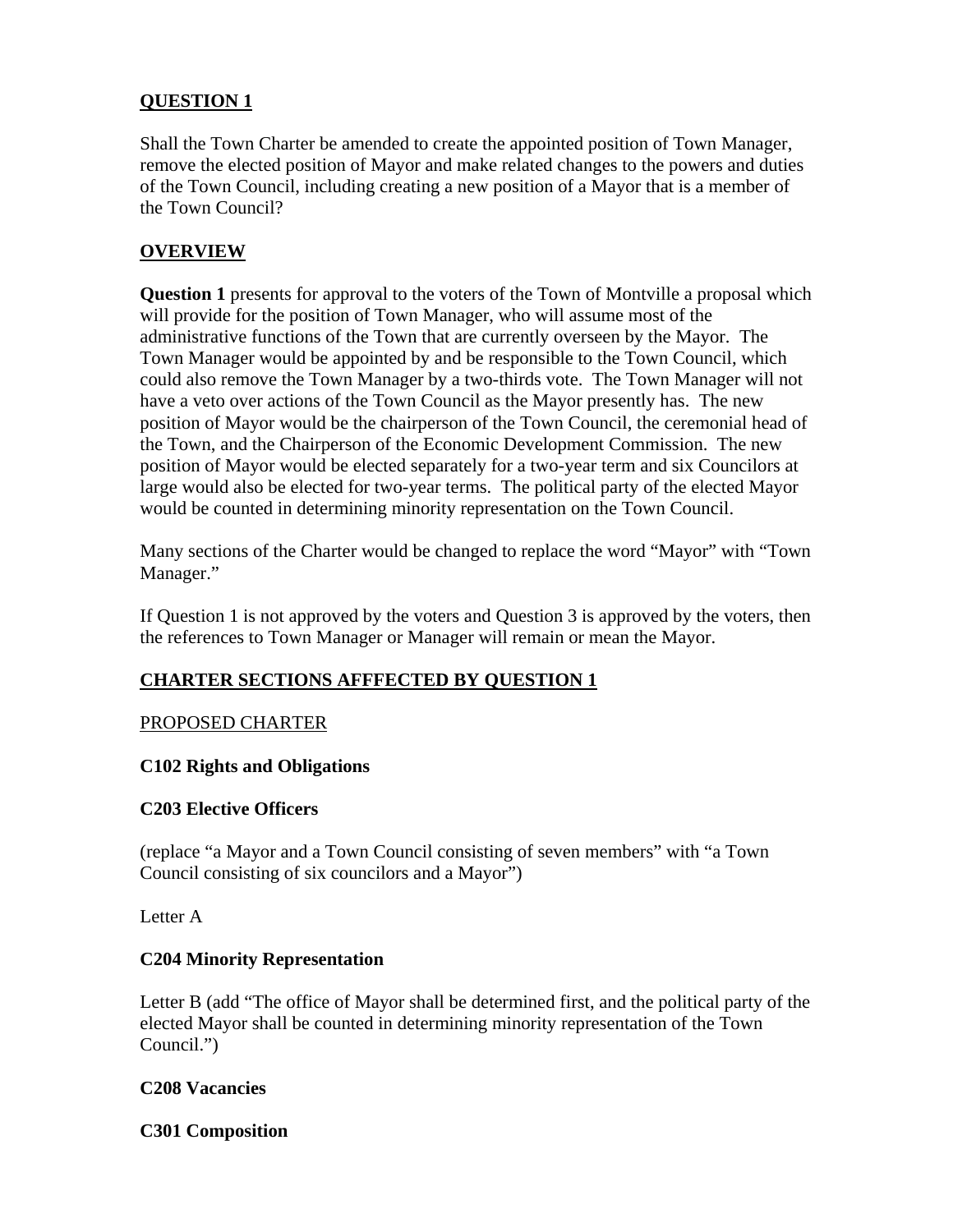#### **C302 Compensation; Expenses**

#### **C303 Organization**

(except for changes noted with Question 3)

### **C304 General Powers and Duties**

Letter A  $(7)$ 

Letter  $A(9)$ 

Letter A (12)

Letter A (14)

#### **C305 Prohibitions**

Letter A (add "or the Mayor" and "or Mayor")

Letter B

Letter C

### **C306 Vacancies; Forfeiture of Office; Filing of Vacancies**

Letter A (add "or Mayor")

Letter B (add "or Mayor")

### **C312 Ordinances in General**

Letter C

### **C404 Parks and Recreation Commission**

(replace "Mayor" with "Town Manager")

### **C407 Water and Sewer Commission**

Letter B

#### **C418 Establishment of other Boards, Commissions and Departments not provided by this Charter**

(add "under the Town Manager," delete "in the classified service," delete "the Mayor" and add "in accordance with C419 and C503.")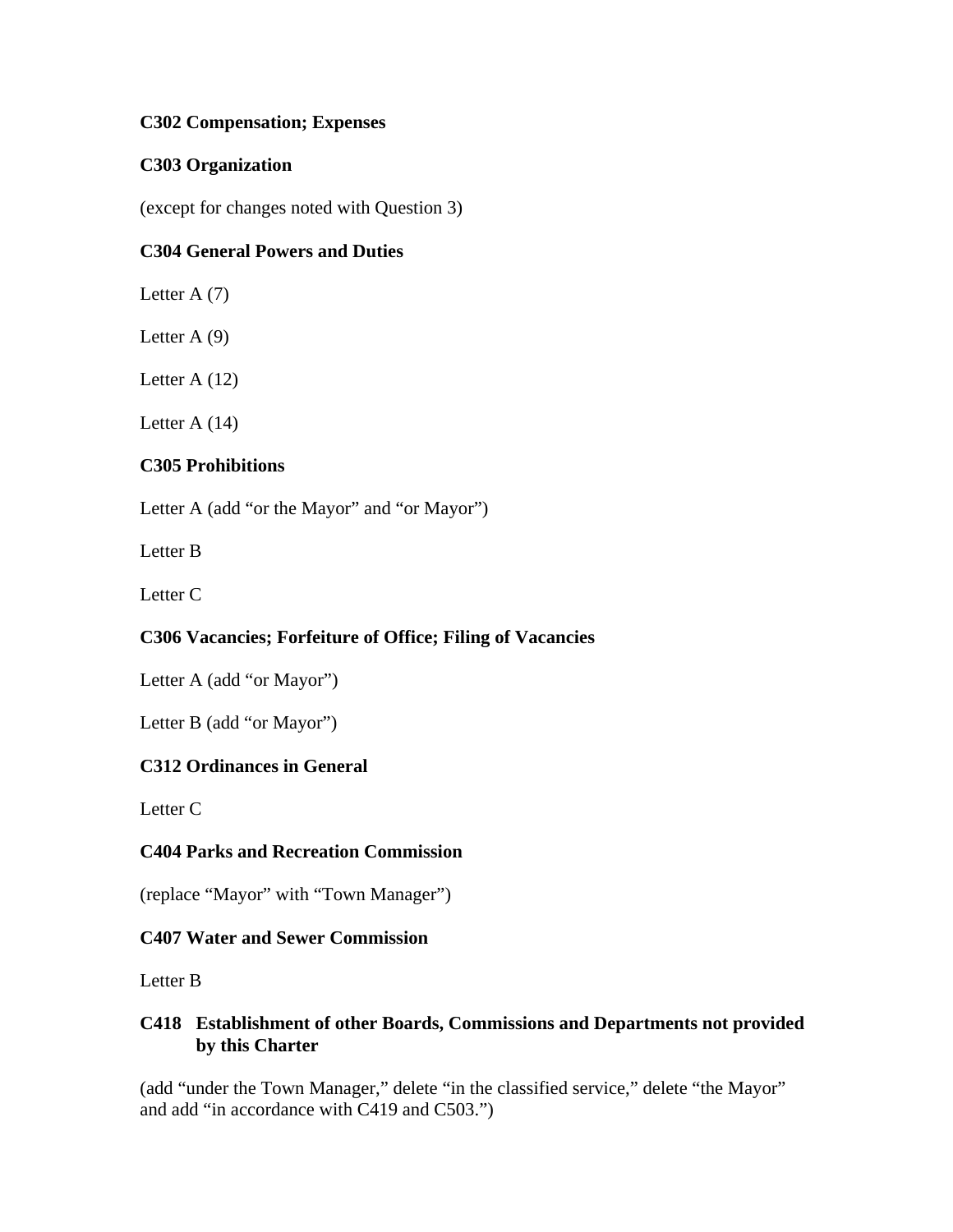#### **C501 Appointment and Removal**

Letter A

Letter B

**C502 Duties** 

### **C503 Appointments and Terms**

**C602 Town Clerk** 

### **C603 Department of Finance**

Letter C (replace "There shall be a Director of Finance of the Town of Montville. The qualifications for this office shall be established by the Town Council. The Mayor shall recommend not fewer than three candidates for the position of Director of Finance to the Town Council for selection." with "The Manager shall appoint and may remove a Director of Finance", replace "Mayor" with "Manager" and replace "his" with "the Manager's")

## **C605 Department of Public Works**

(replace "Mayor" with "Manager")

Letter A (replace "Mayor" with "Town Manager")

### **C607 Department of Social Services**

Letter A

### **C608 Building Department**

Letter A (replace "In accordance with the provisions of C408 of this Charter, the Mayor" with "The Manager")

### **C701 General Form of Budget Preparation**

### **C702 Department Estimates**

(replace "Mayor" with "Town Manager")

### **C703 Duties of Town Manager and Town Council on Capital Program**

Letter A

### **C704 Duties of Town Manager on Budget**

(replace "Mayor" with "Town Manager")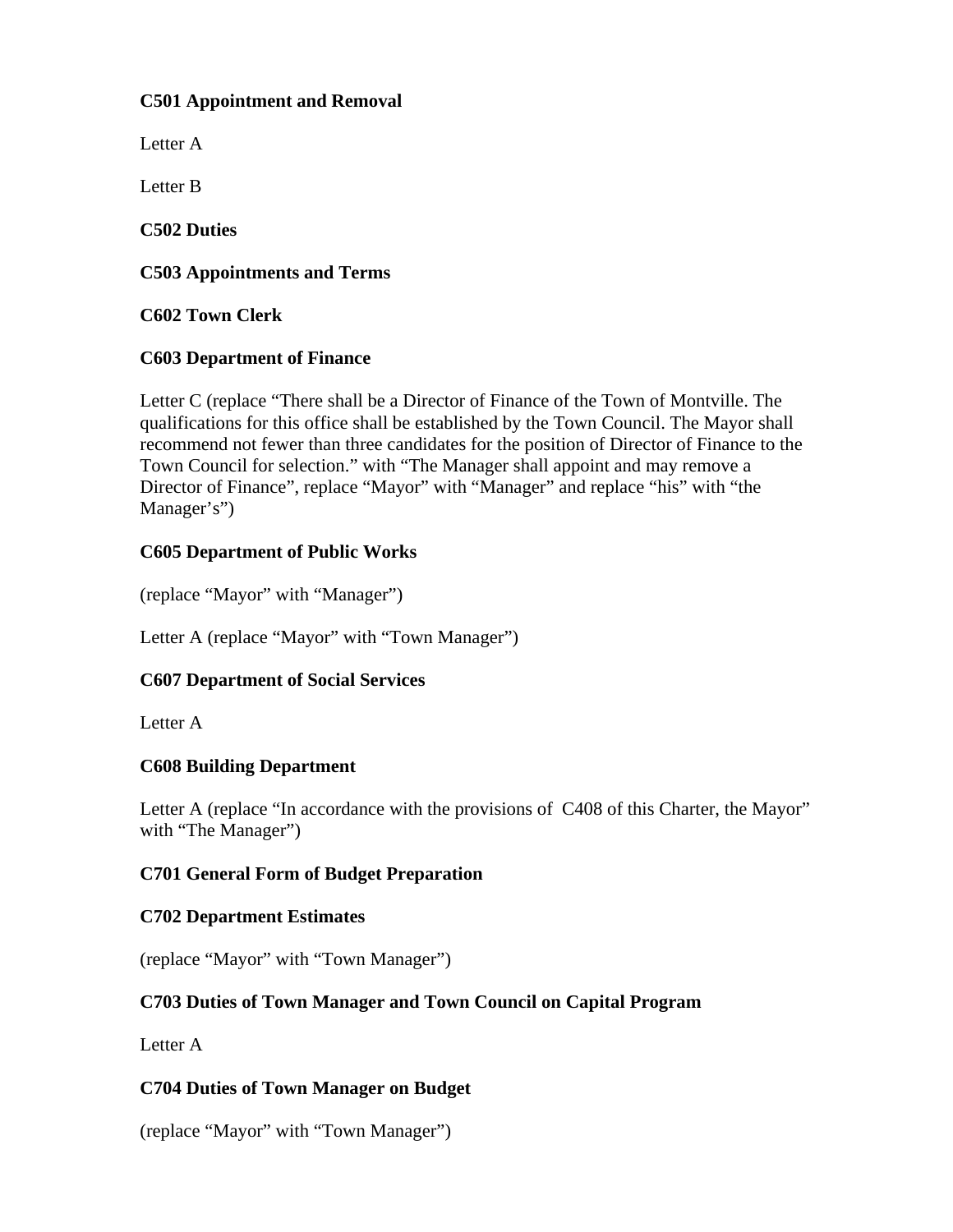Letter C (replace "Mayor" with "Town Manager")

## **C705 Duties of Town Council on Budget**

Letter A

**C706 Emergency Appropriations** 

## **C708 Expenditures and Accounting**

Letter B (replace "Mayor" with "Town Manager")

Letter J (replace "Mayor" and "he" with "Town Manager")

### **C711 Official Bonds**

### **C801 Town Meeting**

### **C802 Procedure**

(replace "Chairman of the Town Council" with "Mayor," replace "Chairman" with "Mayor" and replace "his" with "Mayor's")

## **C804 Petition for Enactment of Ordinances**

Letter A

### **C901 The Classified Service**

Letter A

Letter B

### **C902 Personnel Rules**

### EXISTING CHARTER

### **C203 Elective Officers**

Letter B - Deleted

### **C304 General Powers and Duties**

Letter A (17) – Deleted

### **C501 Election and qualifications** – Deleted

### **C504 Absence, disability, vacancy.** – Deleted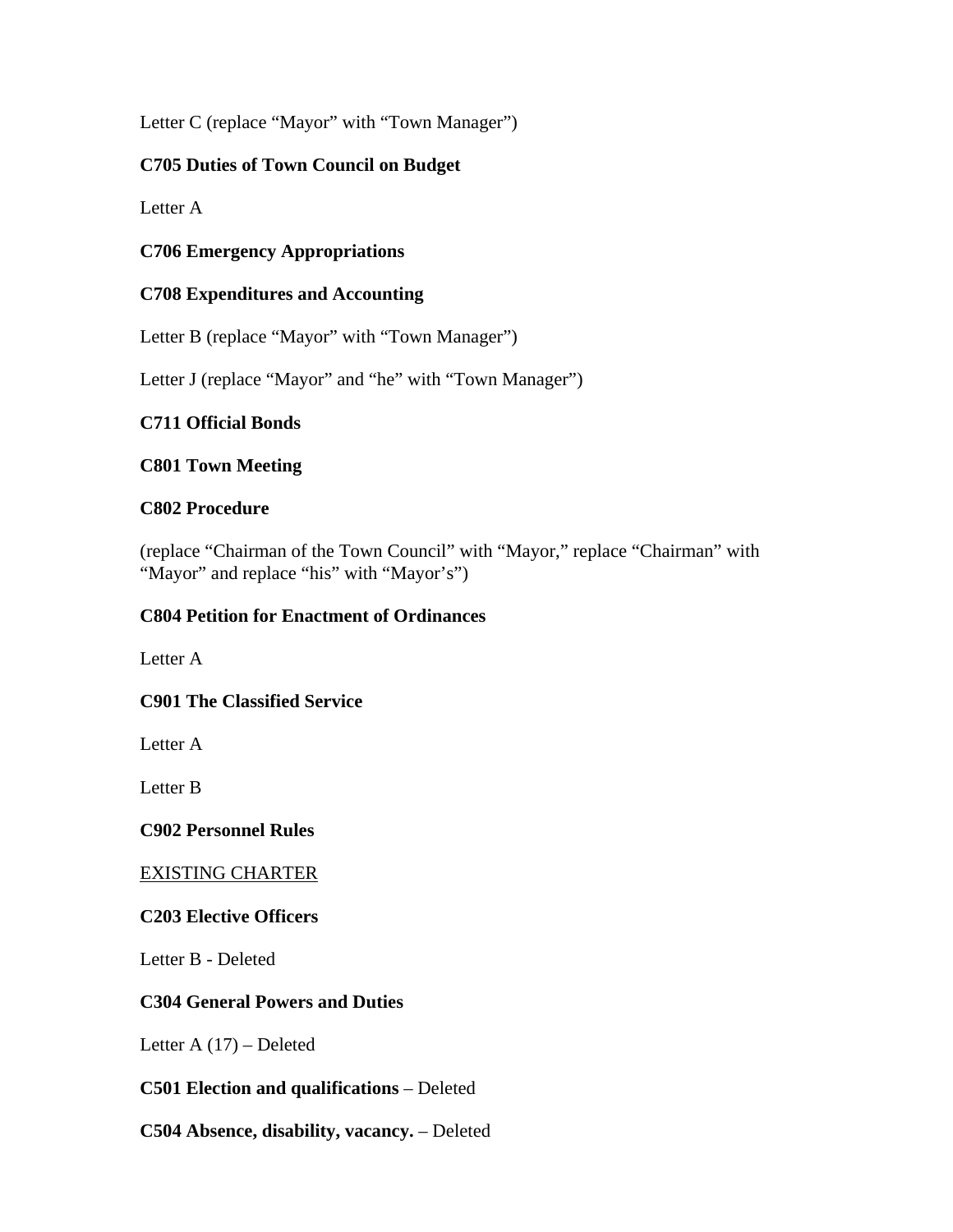# **QUESTION 2**

Shall the Town Charter be amended to abolish the Public Safety Commission, establish a Board of Fire Commissioners and a Board of Police Commissioners and add new Charter sections relating to the Municipal Animal Control Officer and Emergency Dispatchers?

### **OVERVIEW**

**Question 2** presents for approval to the voters of the Town of Montville a proposal which will abolish the current Public Safety Commission and replace it with a seven member Board of Police Commissioners and a seven member Board of Fire Commissioners. The Board of Police Commissioners will have the authority to hire a Police Chief to replace the current Resident State Trooper and to convert the current constabulary to a Police Department. The dispatchers and the Animal Control Officer would be part of the Police Department. The four volunteer fire companies will each have one member on the seven member Board of Fire Commissioners, which will have the authority to hire the full time paid firefighters and the Fire Marshall, and will be responsible for and coordinate all fire protection services in the Town. All new positions created by either Board would require approval in the annual budget adopted by the Town Council.

# **CHARTER SECTIONS AFFFECTED BY QUESTION 2**

### PROPOSED CHARTER

**C405 Board of Police Commissioners** 

**C405A Municipal Animal Control Officer** 

**C405B Emergency Dispatchers** 

**C408 Board of Fire Commissioners** 

EXISTING CHARTER

**C408 Public Safety Commission** - Deleted

### **QUESTION 3**

Shall the Town Charter be amended to combine the Conservation Commission with the Inland Wetlands and Watercourses Commission, give Town boards, commissions and other agencies the right to hire certain personnel necessary to carry out their functions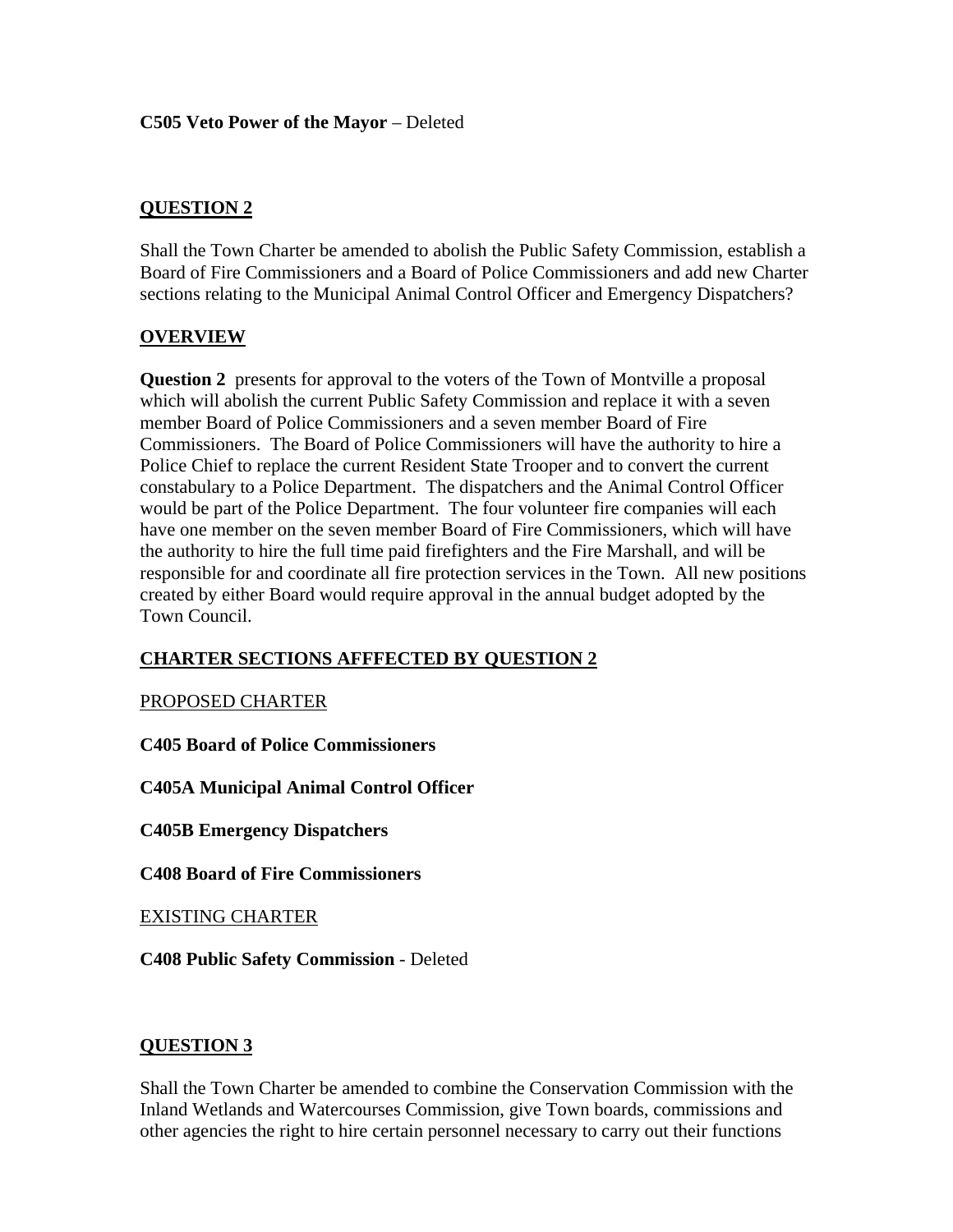subject to budgetary funding and Town Council approval, require that the taking of property by eminent domain be approved by a two-thirds vote of the Town Council and a majority vote at a referendum and make grammatical, technical, administrative and other changes and clarifications?

# **OVERVIEW**

**Question** 3 presents for approval to the voters of the Town of Montville all other changes as shown in Proposed Charter, except for those changes not submitted for approval in **Questions 1 and 2** and includes the following changes**:** 

- 1. The terms of the Registrars of Voters will change from two years to four years.
- 2. Voting districts will only be changed after redistricting by the General Assembly every ten years.
- 3. The Town Council or Mayor prohibition from holding other Town employment will extend to include contracts with the Town for goods and services from a company in which the Councilor or Mayor is an officer, director or member having a financial interest.
- 4. The procedures for submitting and enacting ordinances and resolutions and making appointments will be clarified, including the rights of each Councilor and the Mayor.
- 5. Section C401 has been revised to clarify the duties of the Town Attorney, especially in cases on conflict of interest.
- 6. Section C406 provides for the combining of the Conservation Commission with the Inlands Wetlands and Watercourses Commission.
- 7. Section C417 provides for a vacancy to occur on boards, commissions, and authorities if a member misses four consecutive meetings in any twelve month period.
- 8. Section C419 gives the Town boards, commissions and other agencies the right to hire certain personnel necessary to carry out their functions, subject to budgetary funding and Town Council approval.
- 9. Section C604 provides for the Town Assessor to be separated from the Finance Department and report directly to the Town Manager.
- 10. Section C606 provides for the creation of a Department of Information Systems that will be responsible for the installation, maintenance, services and upgrading of all Town owned data processing, data communication and information management systems.
- 11. Section C610 provides for the hiring of a full time Town Engineer instead of contracting with an Engineering firm.
- 12. Section C613 provides for a Department of Human Resources that will be responsible for assisting the applicable appointing authority in the hiring, terminating, retention, promotion and performance counseling, and review of all personnel for all departments, boards, commissions and authorities, except the Board of Education.
- 13. Section C710 eliminates the need for a Councilor or the Mayor to be on the board of directors of an organization that receives contributions from the Town. The organization will now have to submit financial data with its request for donations.
- 14. Section C805 provides that the taking of property by eminent domain be approved by a two-thirds vote of the Town Council and a majority vote at a referendum.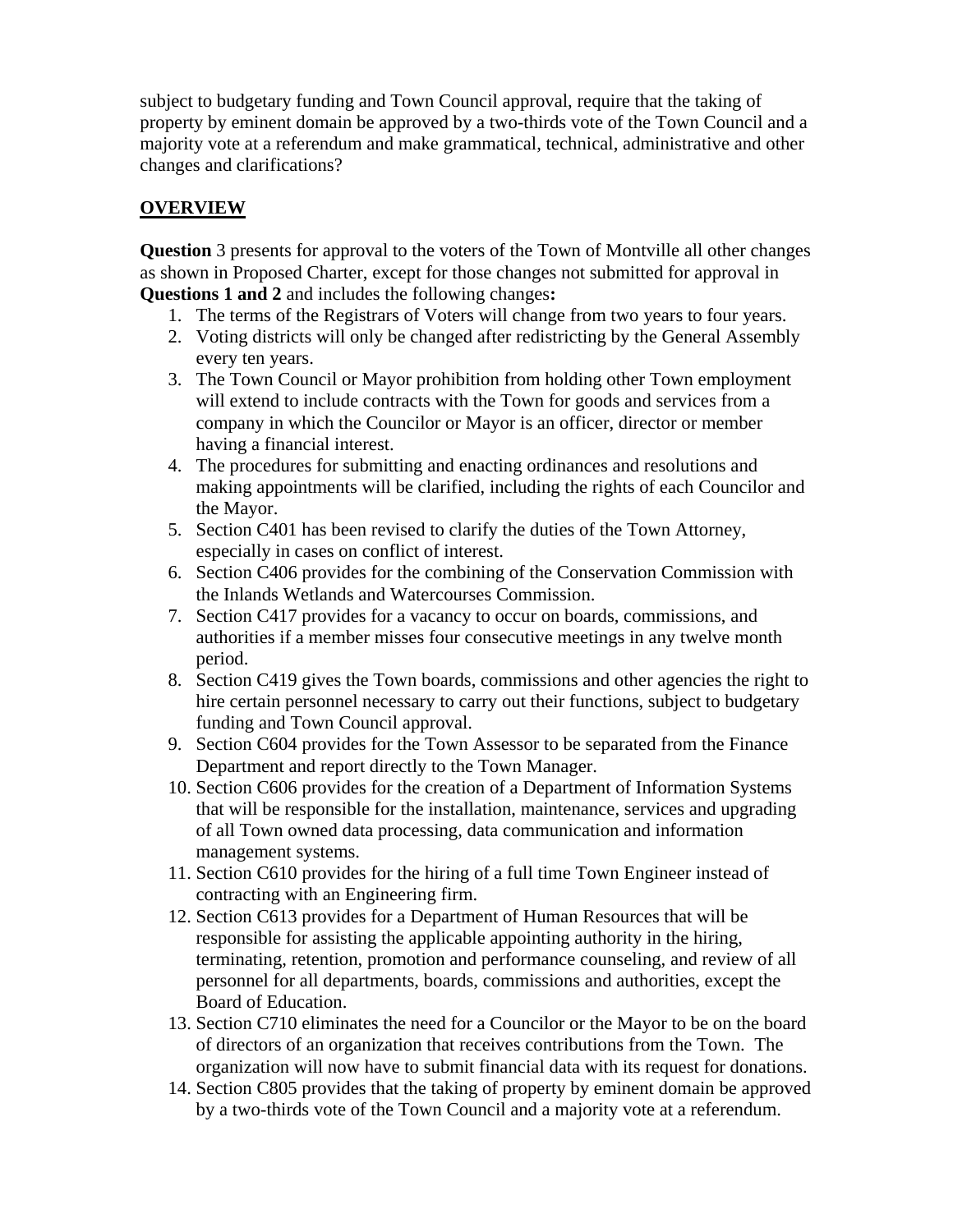15. Section C908 allows appointing authorities to require an employee not covered by a collective bargaining agreement to reside in the Town of Montville as a condition of employment.

If Question 1 is not approved by the voters and Question 3 is approved by the voters, then the references to Town Manager or Manager will remain or mean the Mayor.

## **CHARTER SECTIONS AFFFECTED BY QUESTION 3**

#### PROPOSED CHARTER

#### **C202 Regular Town Elections**

#### **C203 Elective Officers**

(except for changes noted with Question 1)

Letter B

Letter D

Letter E

#### **C204 Minority Representation**

Letter B (except for changes noted with Question 1)

### **C205 Independent and Minority Party Candidates**

### **C206 Voting Districts**

#### **C303 Organization**

(replace "8:00" with "7:00" and replace "administered" with "administrated")

#### **C304 General Powers and Duties**

Letter  $A(4)$ 

#### **C305 Prohibitions**

Letter A (except for changes noted with Question 1)

### **C306 Vacancies; Forfeiture of Office; Filing of Vacancies**

Letter A (except for changes noted with Question 1)

Letter B (except for changes noted with Question 1)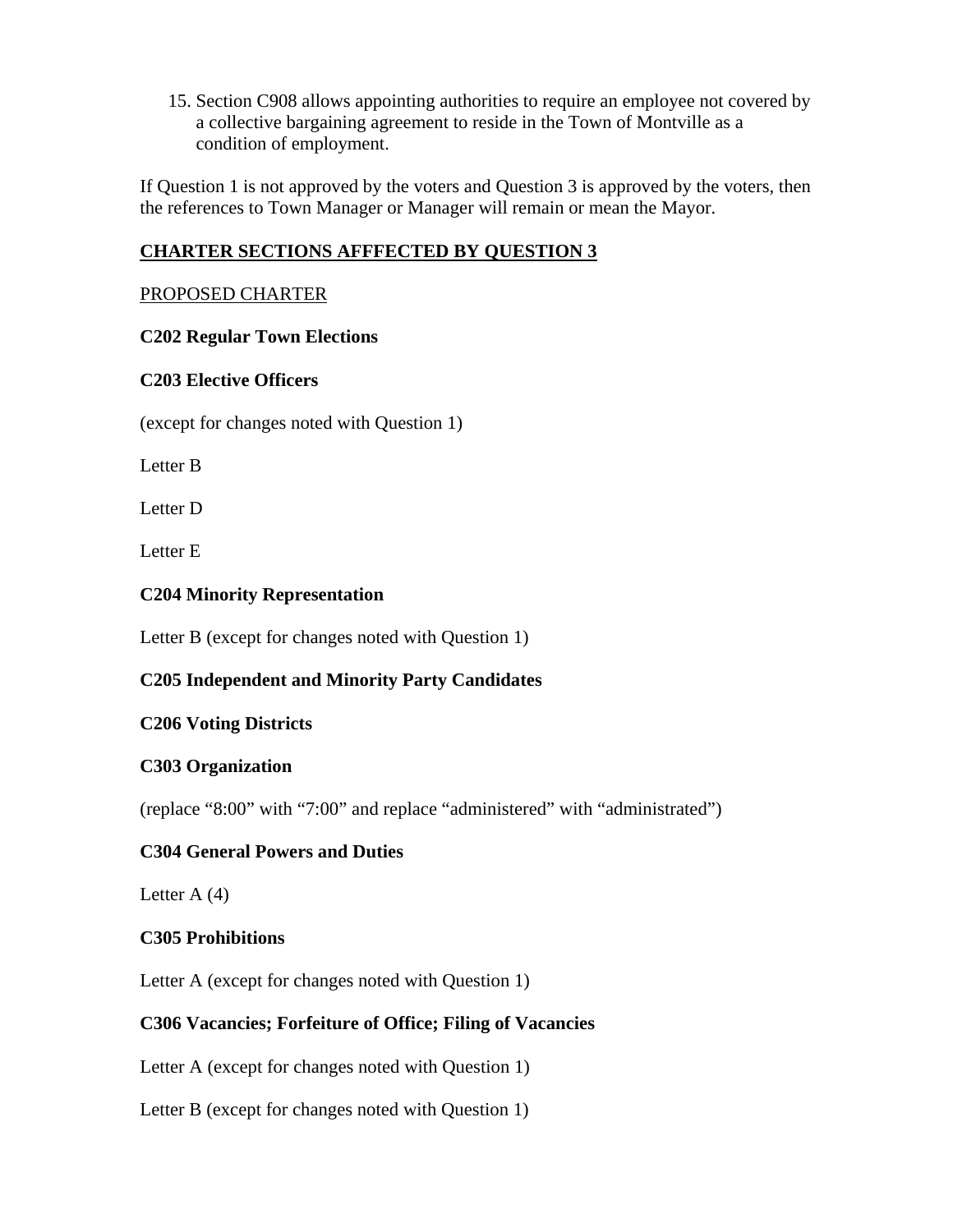**C307 Judge of Qualifications** 

**C308 Code of Ethics and Investigations** 

**C310 Procedure** 

Letter A

**C312 Ordinances in General** 

Letter B

**C314 Actions Requiring a Resolution** 

**C315 Appointments and Resignations** 

**C401 Town Attorney** 

**C403 Planning and Zoning Commission** 

**C404 Parks and Recreation Commission** 

(except for changes noted with Question 1)

## **C406 Inland Wetlands, Watercourses and Conservation Commission**

Letter A

Letter B

Letter C

### **C416 Appointments and Removals**

**C417 Vacancies** 

## **C418 Establishment of Other Boards, Commissions, and Departments not Provided by this Charter**

(except for changes noted with Question 1)

### **C419 Appointment Authority for Employees of Elected and Appointed Boards, Commissions and Other Agencies**

### **C601 Administrative Offices and Departments**

### **C603 Department of Finance**

Letter A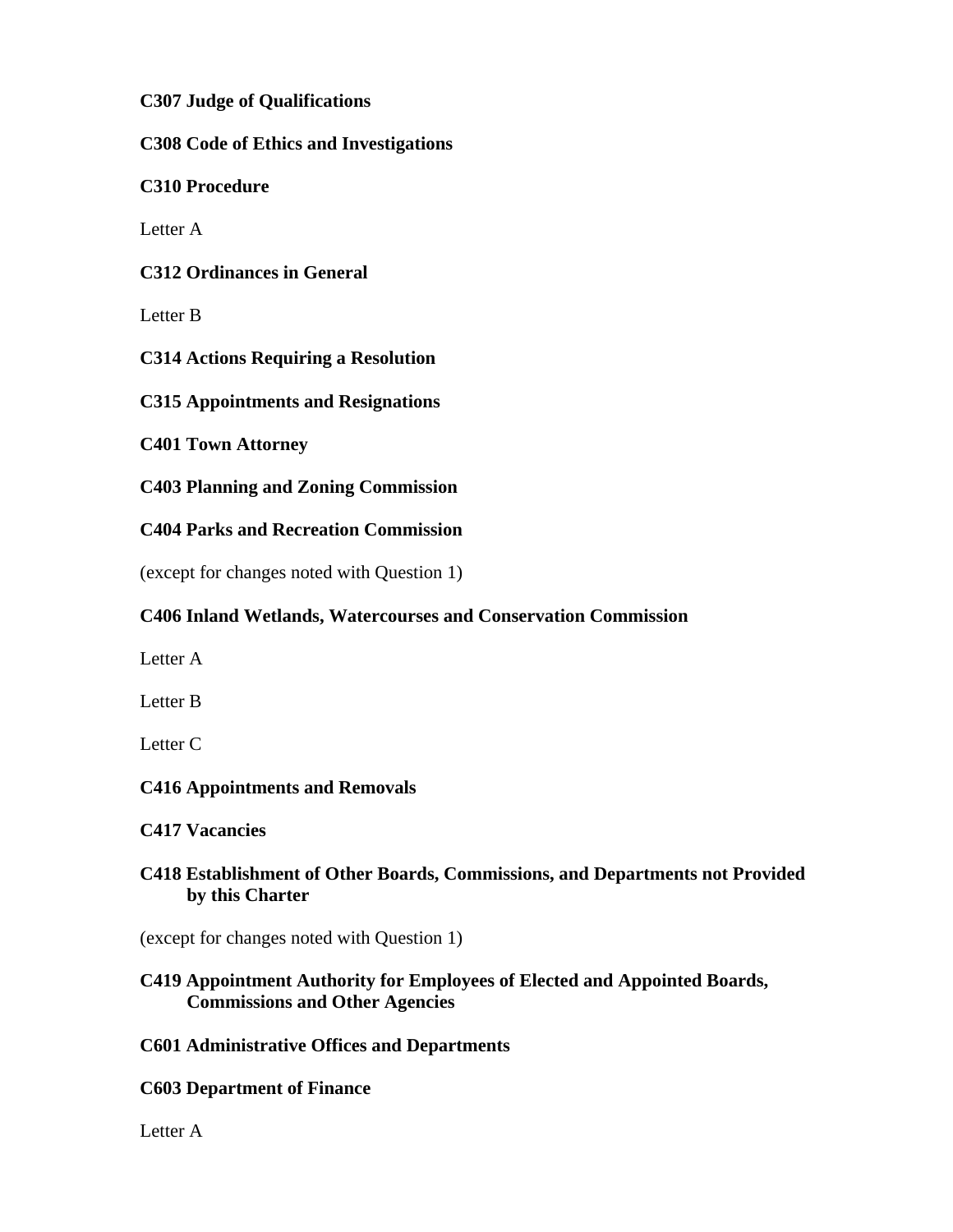Letter C (except for changes noted with Question 1)

**C604 Town Assessor**

# **C605 Department of Public Works**

Letter A (except for changes noted with Question 1)

## **C606 Department of Information Systems**

## **C608 Building Department**

Letter A (except for changes noted with Question 1)

## **C609 Recreation Department**

Letter A

## **C610 Town Engineer**

**C611 Youth Services Bureau** 

**C612 Office of Civil Preparedness** 

# **C613 Department of Human Resources**

Letter A

# **C702 Departmental Estimates**

(except for changes noted with Question 1)

# **C704 Duties of Town Manager on Budget**

Letter C (except for changes noted with Question 1)

# **C708 Expenditures and Accounting**

Letter B (except for changes noted with Question 1)

Letter E

Letter I

Letter J (except for changes noted with Question 1)

# **C710 Contributions**